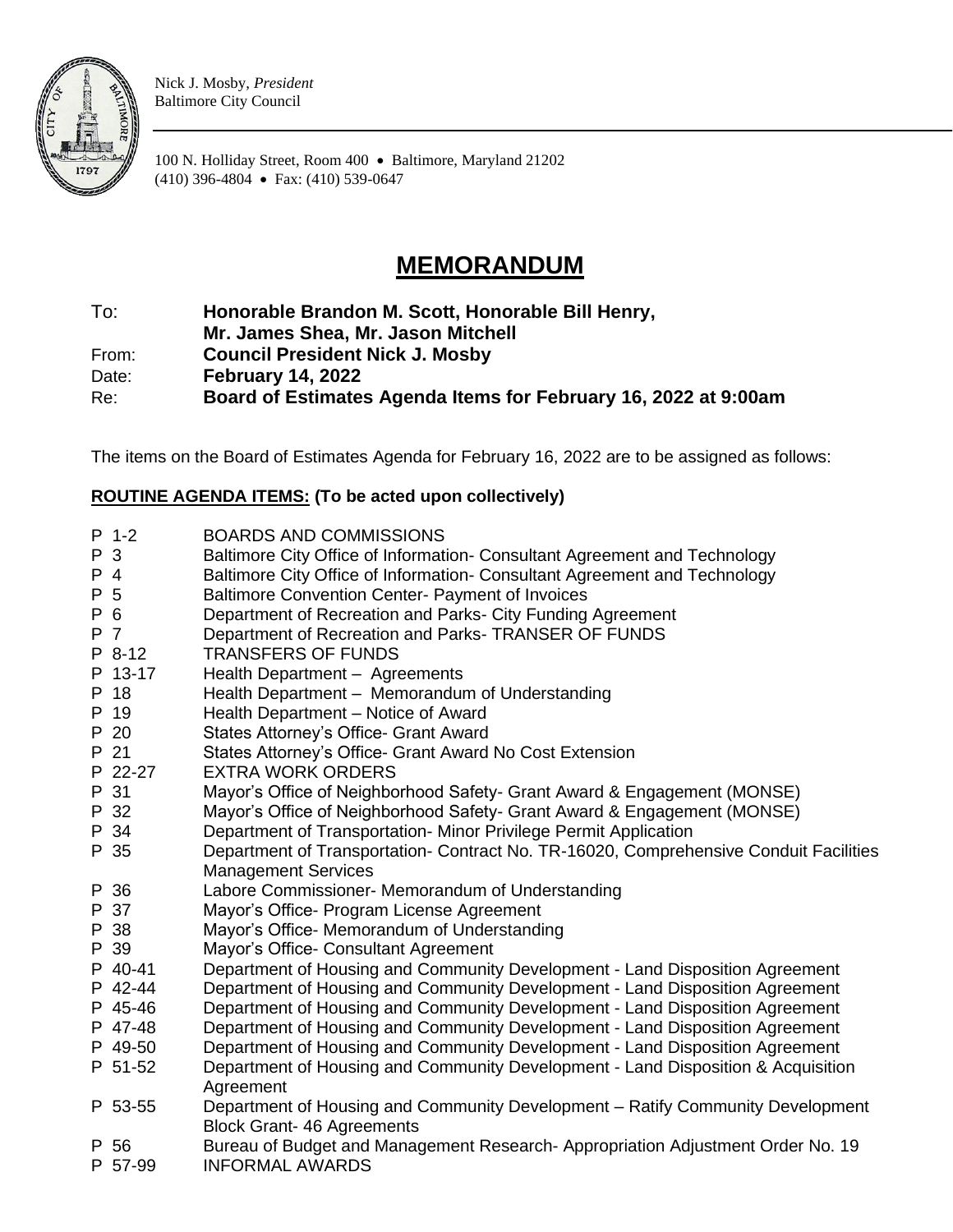BOE PUBLIC SESSION February 16, 2022 Page **2** of **3**

| Police Department- Grant Award<br>P 112<br>P 113-114<br>Police Department- Renewal<br>P 115-119<br>Mayor's Office of Homeless Services - Agreements and Amendments to Agreements<br>Department of Public Works- On Call Civil/Structural Engineering Services<br>P 120-121<br>Department of Public Works- Annual Membership for WateReuse Association<br>P 122<br>Department of Public Works- Amendment No. 1 to Agreement<br>P 123-124<br>Department of Public Works- Amendment No. 2 to Agreement<br>P 125-126<br>Department of Public Works- Unauthorized Purchase for Canon Solutions America<br>P 127<br>Department of Public Works- Unauthorized Purchase Order for Advance Scale of<br>P 128 |  |
|-----------------------------------------------------------------------------------------------------------------------------------------------------------------------------------------------------------------------------------------------------------------------------------------------------------------------------------------------------------------------------------------------------------------------------------------------------------------------------------------------------------------------------------------------------------------------------------------------------------------------------------------------------------------------------------------------------|--|
|                                                                                                                                                                                                                                                                                                                                                                                                                                                                                                                                                                                                                                                                                                     |  |
|                                                                                                                                                                                                                                                                                                                                                                                                                                                                                                                                                                                                                                                                                                     |  |
|                                                                                                                                                                                                                                                                                                                                                                                                                                                                                                                                                                                                                                                                                                     |  |
|                                                                                                                                                                                                                                                                                                                                                                                                                                                                                                                                                                                                                                                                                                     |  |
|                                                                                                                                                                                                                                                                                                                                                                                                                                                                                                                                                                                                                                                                                                     |  |
|                                                                                                                                                                                                                                                                                                                                                                                                                                                                                                                                                                                                                                                                                                     |  |
|                                                                                                                                                                                                                                                                                                                                                                                                                                                                                                                                                                                                                                                                                                     |  |
| Maryland                                                                                                                                                                                                                                                                                                                                                                                                                                                                                                                                                                                                                                                                                            |  |
| P 129-131<br>Department of Public Works-Agreement                                                                                                                                                                                                                                                                                                                                                                                                                                                                                                                                                                                                                                                   |  |
| P 132-133<br>Department of Public Works- Agreement                                                                                                                                                                                                                                                                                                                                                                                                                                                                                                                                                                                                                                                  |  |
| Department of Public Works- Release of Retainage Agreement<br>P 134                                                                                                                                                                                                                                                                                                                                                                                                                                                                                                                                                                                                                                 |  |
| Department of Public Works- Release of Retainage Agreement<br>P 135                                                                                                                                                                                                                                                                                                                                                                                                                                                                                                                                                                                                                                 |  |
| P 136-138<br>Department of Public Works- Agreement                                                                                                                                                                                                                                                                                                                                                                                                                                                                                                                                                                                                                                                  |  |
| P 139-144<br>RECOMMENDATIONS FOR CONTRACT AWARDS/REJECTIONS                                                                                                                                                                                                                                                                                                                                                                                                                                                                                                                                                                                                                                         |  |
| Bureau of Procurement- Accept Technical Propsals and Open Price Proposals<br>P 145                                                                                                                                                                                                                                                                                                                                                                                                                                                                                                                                                                                                                  |  |
| P 147<br>Fire Department- Ratification of Second Amendment and No Cost Extension                                                                                                                                                                                                                                                                                                                                                                                                                                                                                                                                                                                                                    |  |
| P 148<br>Fire Department- Ratification and Grant Adjustment Notice                                                                                                                                                                                                                                                                                                                                                                                                                                                                                                                                                                                                                                  |  |
| P 149<br>Fire Department- Agreement                                                                                                                                                                                                                                                                                                                                                                                                                                                                                                                                                                                                                                                                 |  |
| Fire Department- Agreement<br>P 150                                                                                                                                                                                                                                                                                                                                                                                                                                                                                                                                                                                                                                                                 |  |
| Mayor's Office of Children and Family Services- Hire Up Worksite Agreement<br>P 151-152<br>PROPOSALS AND SPECIFICATIONS<br>P 153                                                                                                                                                                                                                                                                                                                                                                                                                                                                                                                                                                    |  |
| P 153<br>Closing                                                                                                                                                                                                                                                                                                                                                                                                                                                                                                                                                                                                                                                                                    |  |

## **NON-ROUTINE AGENDA ITEMS: (To be acted upon individually)**

| P 28      | Law Department- Settlement Agreement and Release                                                                                                                                                                                                            |
|-----------|-------------------------------------------------------------------------------------------------------------------------------------------------------------------------------------------------------------------------------------------------------------|
| P 29-30   | Law Department- Settlement Agreement and Release                                                                                                                                                                                                            |
| P 33      | Department of Audits - Audit Report<br>1. Agreed – Upon Procedures for Escheat Funds for the Fiscal Year Ended<br>June 30, 2020, June 30, 2019 and June 30, 2018.                                                                                           |
| P 100     | Bureau of Procurement- Unauthorized Spend- Pay Outstanding Invoices                                                                                                                                                                                         |
| P 141     | RECOMMENDATIONS FOR CONTRACT AWARDS/REJECTIONS<br>#3 Bureau of Procurement- B50006282, Fiber Optic Cable Installation, Maintenance and<br>Repair Services.<br>Protests were received from Bluestar Technologies, Inc. and Highlander Contracting<br>Company |
| P 141-142 | #4 & #5 Department of Public Worksb - WC 1252 Grantley Road and Vicinity Water Main<br>Replacement.<br>A Protest was received by Metra Industries                                                                                                           |